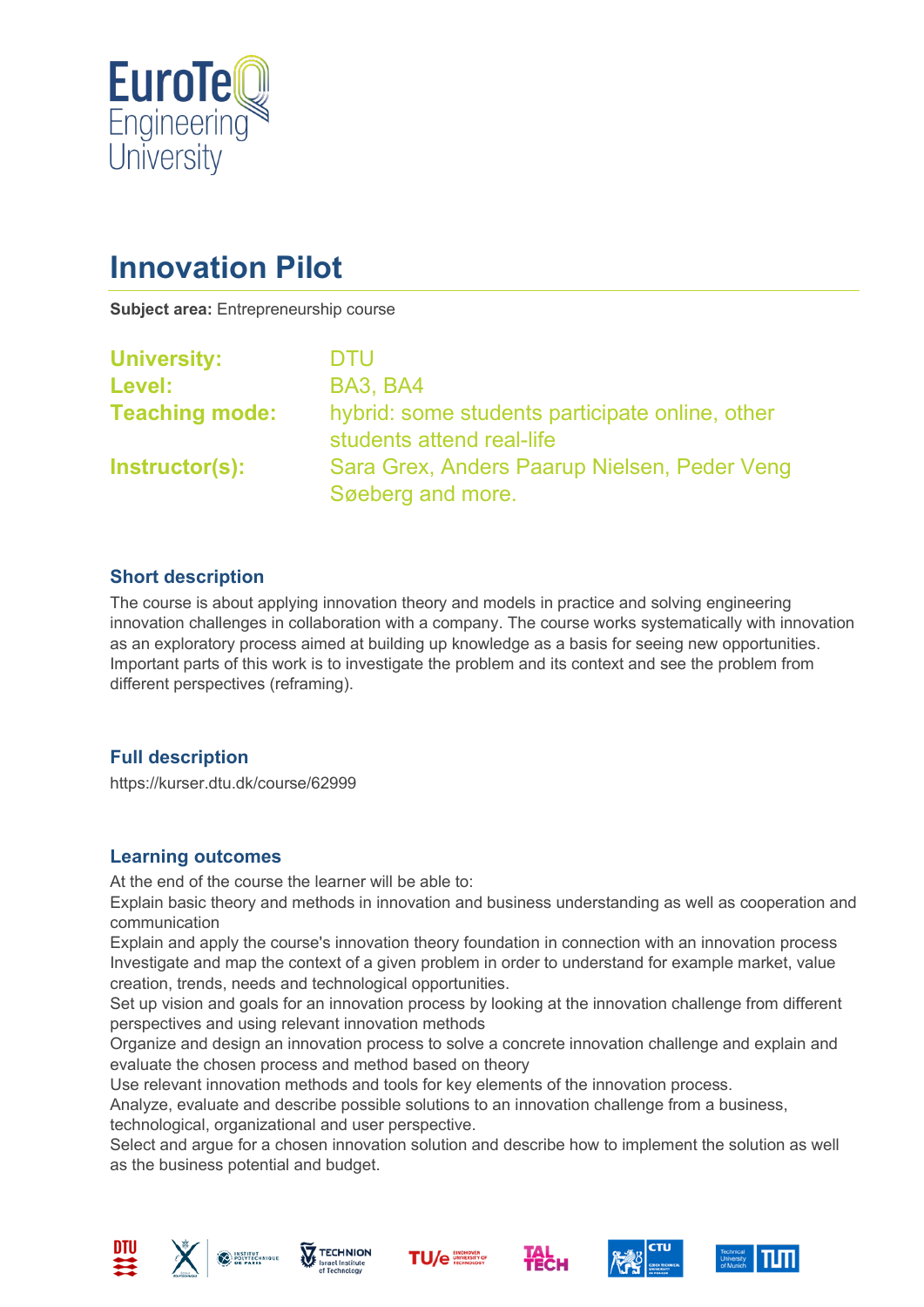

Work and collaborate across engineering disciplines and organize cooperation in a heterogeneous project group

Illustrate and present results of project work orally for relevant stakeholders

Communicate a solution proposal as a written presentation that includes a documented prototype as well as analyses and considerations on business, user, organizational and technological issues and furthermore considers the implementation of the proposed solution.

Evaluate and reflect on co-operation in an interdisciplinary team, including the role of own and others in the innovation process in order to understand how the team communicates, plans, makes decisions, solves problems, manages discrepancies, and manages professional and personal differences as well as how own and others' competencies are used in the solution of a concrete task.

# **General information**

**Contact hours per week:** 8

| <b>Total workload:</b>         | 250 (in student hours for the whole course)                                                             |  |
|--------------------------------|---------------------------------------------------------------------------------------------------------|--|
| <b>ECTS credits:</b>           | 10                                                                                                      |  |
| Language:                      | English                                                                                                 |  |
| <b>Course start date:</b>      | 31 August 2022                                                                                          |  |
| <b>Course end date:</b>        | 30 November 2022                                                                                        |  |
| Add. info about start date:    |                                                                                                         |  |
| Weekly teaching day/time:      | wednesdays 8-17                                                                                         |  |
| Time zone:                     | CET (Denmark, Germany, France, Netherlands, Switzerland, Czech<br>Republic)                             |  |
| <b>Further information:</b>    |                                                                                                         |  |
| <b>Prerequisites:</b>          | Preferably two years of study                                                                           |  |
| <b>Activities and methods:</b> | Seminars, Group work, Practices                                                                         |  |
| <b>Presence on campus:</b>     |                                                                                                         |  |
| <b>Final examination</b>       |                                                                                                         |  |
| Form:                          | project                                                                                                 |  |
| Date:                          |                                                                                                         |  |
| Location/format:               | The course takes place at DTU (host) with hybrid option og joining online<br>from home/home institution |  |
| <b>Re-sit possibility:</b>     | yes                                                                                                     |  |
| <b>Transcript available:</b>   | 4 weeks after submission of final reports                                                               |  |